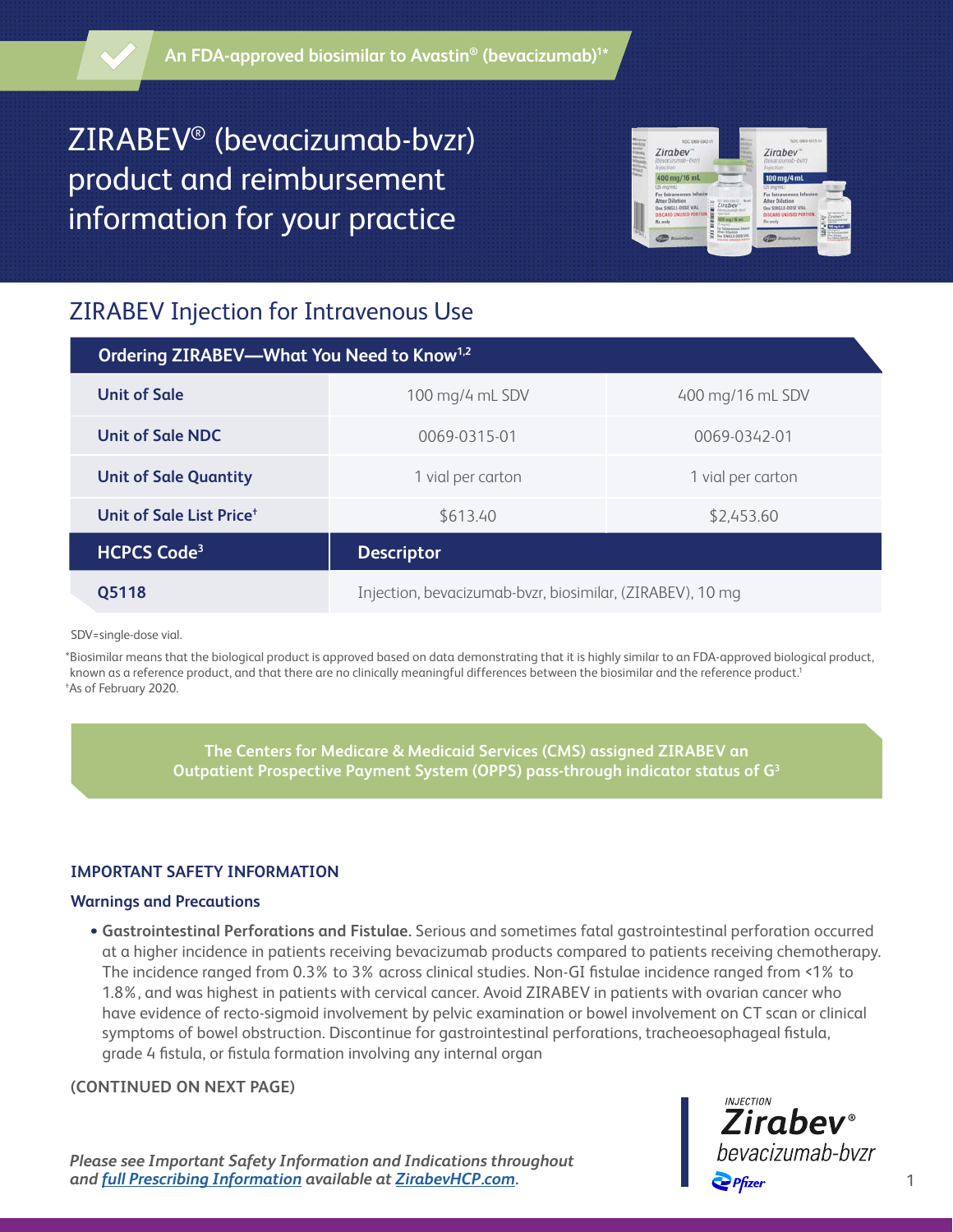

#### **IMPORTANT SAFETY INFORMATION (CONTINUED)**

#### **Warnings and Precautions (continued)**

- **Surgery and Wound Healing Complications.** The incidence of wound healing and surgical complications, including serious and fatal complications, is increased in bevacizumab-treated patients. In patients who experience wound healing complications during ZIRABEV treatment, withhold ZIRABEV until adequate wound healing. Withhold for at least 28 days prior to elective surgery. Do not administer for at least 28 days following major surgery and until adequate wound healing. The safety of resumption of bevacizumab products after resolution of wound healing complications has not been established. Discontinue for wound healing complications of necrotizing fasciitis
- **Hemorrhage.** Severe or fatal hemorrhage, including hemoptysis, GI bleeding, hematemesis, central nervous system hemorrhage, epistaxis, and vaginal bleeding occurred up to 5-fold more frequently in patients receiving bevacizumab. In clinical studies, the incidence of grade ≥3 hemorrhagic events among patients receiving bevacizumab ranged from 0.4% to 7%. Do not administer ZIRABEV to patients with serious hemorrhage or a recent history of hemoptysis (≥1/2 tsp of red blood). Discontinue ZIRABEV in patients who develop grade 3-4 hemorrhage
- Additional serious and sometimes fatal adverse events with increased incidence in the bevacizumab-treated arm vs chemotherapy arm included:
	- o **Arterial thromboembolic events (ATE)** (grade ≥3, 5%, highest in patients with GBM). Discontinue in patients who develop a severe ATE
	- o **Renal injury and proteinuria.** Monitor proteinuria during ZIRABEV therapy. Patients with a 2+ or greater urine dipstick reading should undergo 24-hour urine collection. Withhold for proteinuria ≥2 grams per 24 hours and resume when less than 2 grams per 24 hours. Discontinue in patients who develop nephrotic syndrome
		- <sup>n</sup> Grade 3-4 proteinuria ranged from 0.7% to 7% in clinical studies
		- $\blacksquare$  Nephrotic syndrome (<1%)
- Additional serious adverse events with increased incidence in the bevacizumab-treated arm vs chemotherapy arm included:
	- o **Venous thromboembolism events (VTE)** (grade ≥3, 11% seen in Study GOG-0240). Discontinue ZIRABEV in patients with a grade 4 VTE, including pulmonary embolism
	- o **Hypertension** (grade 3-4, 5%-18%). Monitor blood pressure during treatment and, for ZIRABEV-associated hypertension, continue monitoring after discontinuation. Withhold for severe hypertension. Discontinue for hypertensive crisis or hypertensive encephalopathy
	- o **Posterior reversible encephalopathy syndrome (PRES)** (<0.5%). Discontinue ZIRABEV in patients who develop PRES. Symptoms usually resolve or improve within days after discontinuing bevacizumab products, although some patients have experienced ongoing neurologic sequelae
	- o **Congestive heart failure (CHF)** (grade ≥3 left ventricular dysfunction, 1%). Discontinue ZIRABEV in patients who develop CHF
- **Infusion-related reactions.** Infusion-related reactions with the first dose of bevacizumab occurred in <3% of patients, and severe reactions occurred in 0.4% of patients. Decrease the rate of infusion for mild infusionrelated reactions. Interrupt the infusion in patients with clinically significant infusion-related reactions and consider resuming at a slower rate following resolution. Discontinue in patients who develop a severe infusionrelated reaction and administer appropriate medical therapy
- **Ovarian failure.** Inform females of reproductive potential of the risk of ovarian failure prior to initiating treatment with ZIRABEV

#### **(CONTINUED ON NEXT PAGE)**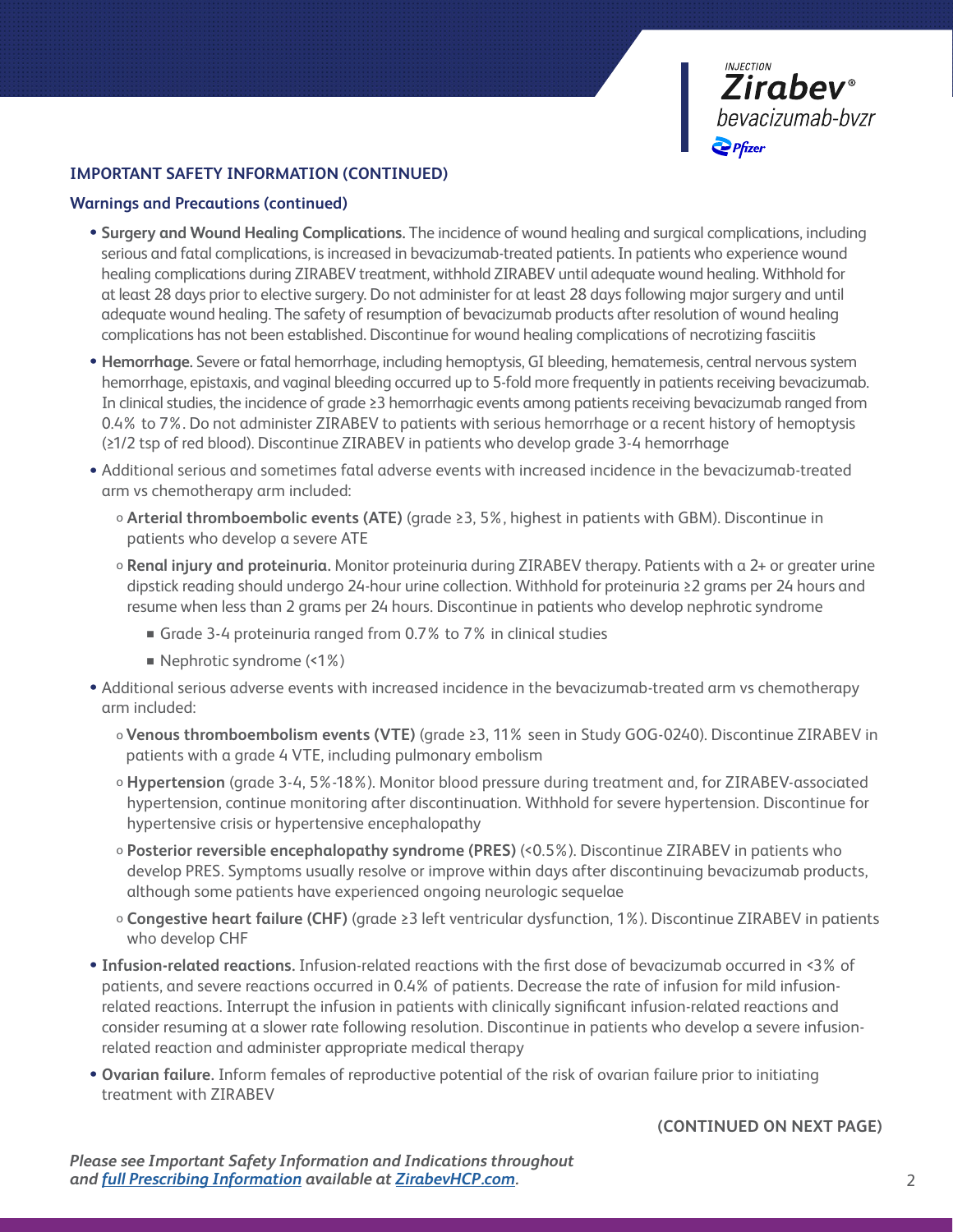

#### **IMPORTANT SAFETY INFORMATION (CONTINUED)**

#### **Pregnancy Warning**

- Based on the mechanism of action and animal studies, bevacizumab products may cause fetal harm
- Advise female patients that bevacizumab products may cause fetal harm and to inform their health care provider of a known or suspected pregnancy
- Advise females of reproductive potential to use effective contraception during treatment with ZIRABEV and for 6 months after the last dose of ZIRABEV
- Advise nursing women that breastfeeding is not recommended during treatment with ZIRABEV and for 6 months following their last dose of treatment
- Bevacizumab products may impair fertility

#### **Most Common Adverse Events**

- Across studies, the most common adverse reactions observed in bevacizumab patients at a rate >10% were:
	- o Epistaxis, headache, hypertension, rhinitis, proteinuria, taste alteration, dry skin, hemorrhage, lacrimation disorder, back pain, exfoliative dermatitis
- Across all studies, bevacizumab was discontinued in 8% to 22% of patients because of adverse reactions

#### **Indication-Specific Adverse Events**

- In first-line metastatic colorectal cancer (mCRC), the most common grade 3-4 events in Study 2107, which occurred at a (≥2%) higher incidence in the bevacizumab plus IFL vs IFL groups, were asthenia (10% vs 7%), abdominal pain (8% vs 5%), pain (8% vs 5%), hypertension (12% vs 2%), deep vein thrombosis (9% vs 5%), intra-abdominal thrombosis (3% vs 1%), syncope (3% vs 1%), diarrhea (34% vs 25%), constipation (4% vs 2%), leukopenia (37% vs 31%), and neutropenia (21% vs 14%)
- In second-line mCRC, the most common grade 3-5 (nonhematologic) and 4-5 (hematologic) events in Study E3200, which occurred at a higher incidence (≥2%) in the bevacizumab plus FOLFOX4 vs FOLFOX4 groups, were fatigue (19% vs 13%), diarrhea (18% vs 13%), sensory neuropathy (17% vs 9%), nausea (12% vs 5%), vomiting (11% vs 4%), dehydration (10% vs 5%), hypertension (9% vs 2%), abdominal pain (8% vs 5%), hemorrhage (5% vs 1%), other neurological (5% vs 3%), ileus (4% vs 1%), and headache (3% vs 0%). These data are likely to underestimate the true adverse event rates due to the reporting mechanisms used in this study
- In non-small cell lung cancer (NSCLC), grade 3-5 (nonhematologic) and grade 4-5 (hematologic) adverse events in Study E4599 occurring at a (≥2%) higher incidence in bevacizumab-treated patients vs controls were neutropenia (27% vs 17%), fatigue (16% vs 13%), hypertension (8% vs 0.7%), infection without neutropenia (7% vs 3%), venous thromboembolism (5% vs 3%), febrile neutropenia (5% vs 2%), pneumonitis/pulmonary infiltrates (5% vs 3%), infection with grade 3 or 4 neutropenia (4% vs 2%), hyponatremia (4% vs 1%), headache (3% vs 1%), and proteinuria (3% vs 0%)
- In recurrent glioblastoma (rGBM) Study EORTC 26101, 22% of patients discontinued treatment in the bevacizumab with lomustine arm due to adverse reactions compared with 10% of patients in the lomustine arm. In patients receiving bevacizumab with lomustine, the adverse reaction profile was similar to that observed in other approved indications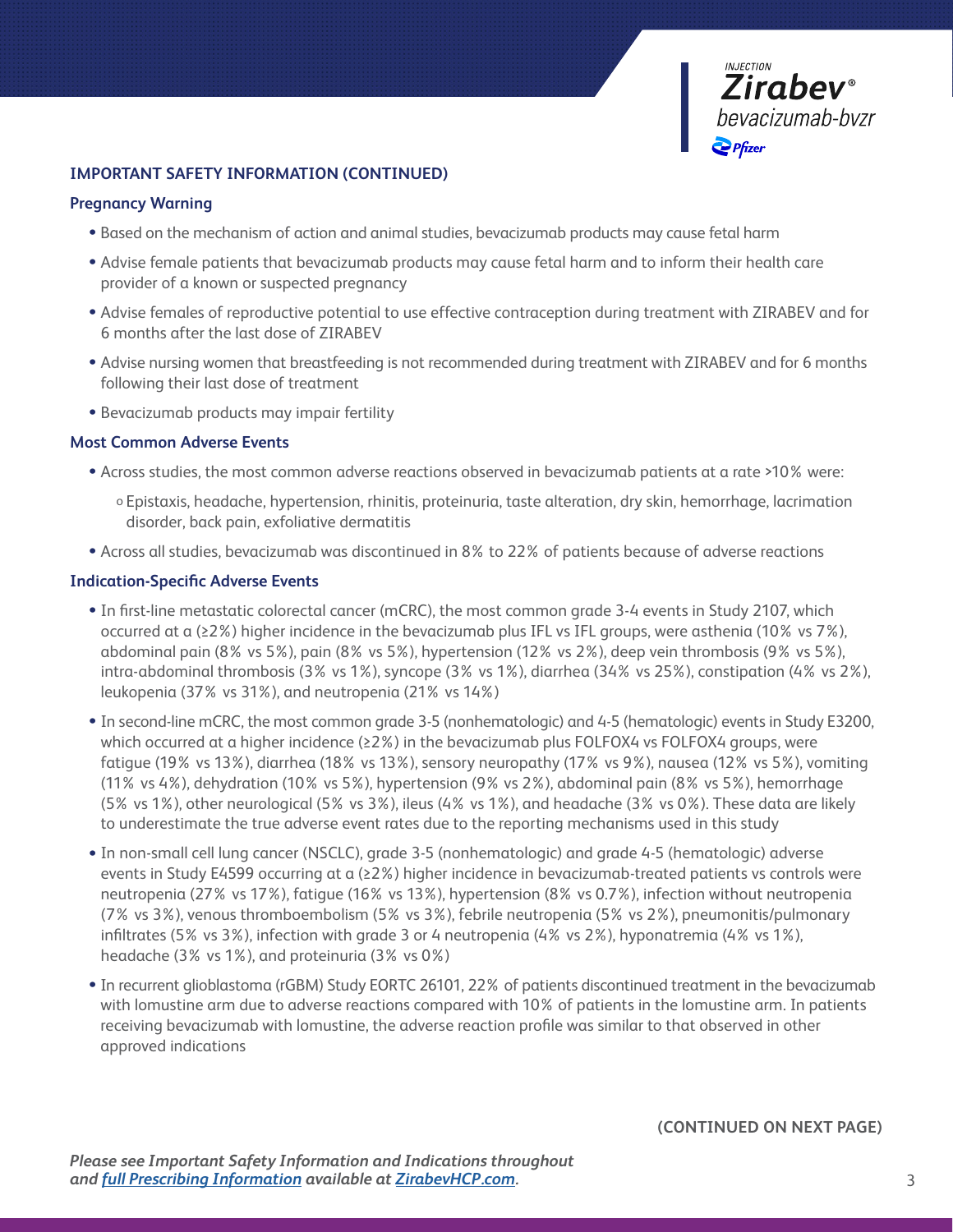

#### **IMPORTANT SAFETY INFORMATION (CONTINUED)**

#### **Indication-Specific Adverse Events (continued)**

- In metastatic renal cell carcinoma (mRCC), the most common grade 3-5 adverse events in Study BO17705, occurring at a (≥2%) higher incidence in bevacizumab-treated patients vs controls, were fatigue (13% vs 8%), asthenia (10% vs 7%), proteinuria (7% vs 0%), hypertension (6% vs 1%, including hypertension and hypertensive crisis), and hemorrhage (3% vs 0.3%, including epistaxis, small intestinal hemorrhage, aneurysm ruptured, gastric ulcer hemorrhage, gingival bleeding, hemoptysis, hemorrhage intracranial, large intestinal hemorrhage, respiratory tract hemorrhage, and traumatic hematoma)
- In persistent, recurrent, or metastatic cervical cancer, grade 3 or 4 adverse reactions in Study GOG-0240, occurring at a higher incidence (≥2%) in 218 patients receiving bevacizumab plus chemotherapy compared to 222 patients receiving chemotherapy alone, were abdominal pain (12% vs 10%), diarrhea (6% vs 3%), anal fistula (4% vs 0%), proctalgia (3% vs 0%), urinary tract infection (8% vs 6%), cellulitis (3% vs 0.5%), fatigue (14% vs 10%), hypertension (11% vs 0.5%), thrombosis (8% vs 3%), hypokalemia (7% vs 4%), hyponatremia (4% vs 1%), dehydration (4% vs 0.5%), neutropenia (8% vs 4%), lymphopenia (6% vs 3%), back pain (6% vs 3%), and pelvic pain (6% vs 1%)
- In stage III or IV epithelial ovarian, fallopian tube, or primary peritoneal cancer after primary surgery:
	- o 608 patients received carboplatin and paclitaxel plus bevacizumab followed by bevacizumab (CPB15+), 607 patients received carboplatin and paclitaxel plus bevacizumab followed by placebo (CPB15), and 602 patients received carboplatin and paclitaxel plus placebo followed by placebo (CPP)
	- o Grade 3-4 adverse reactions occurring at a higher incidence (≥2%) in either of the bevacizumab arms vs the chemotherapy-only arm were fatigue (CPB15+, 9%; CPB15, 6%; CPP, 6%), hypertension (CPB15+, 10%; CPB15, 6%; CPP, 2%), thrombocytopenia (CPB15+, 21%; CPB15, 20%; CPP, 15%), and leukopenia (CPB15+, 51%; CPB15, 53%; CPP, 50%)
- In platinum-sensitive recurrent epithelial ovarian, fallopian tube, or primary peritoneal cancer (psOC), grade 3-4 adverse reactions in Study AVF4095g, occurring at a higher incidence (≥2%) in 247 patients receiving bevacizumab plus carboplatin and gemcitabine (chemotherapy) compared to 233 patients receiving placebo plus chemotherapy, were thrombocytopenia (40% vs 34%), nausea (4% vs 1.3%), fatigue (6% vs 4%), headache (4% vs 0.9%), proteinuria (10% vs 0.4%), dyspnea (4% vs 1.7%), epistaxis (5% vs 0.4%), and hypertension (17% vs 0.9%)
- In platinum-sensitive recurrent epithelial ovarian, fallopian tube, or primary peritoneal cancer, grade 3-4 adverse reactions in Study GOG-0213, occurring at a higher incidence (≥2%) in 325 patients receiving bevacizumab plus carboplatin and paclitaxel (chemotherapy) compared to 332 patients receiving chemotherapy alone, were hypertension (11% vs 0.6%), fatigue (8% vs 3%), febrile neutropenia (6% vs 3%), proteinuria (8% vs 0%), abdominal pain (6% vs 0.9%), hyponatremia (4% vs 0.9%), headache (3% vs 0.9%), and pain in extremity (3.0% vs 0%)
- In platinum-resistant recurrent epithelial ovarian, fallopian tube, or primary peritoneal cancer (prOC), grade 3-4 adverse reactions in Study MO22224, occurring at a higher incidence (≥2%) in 179 patients receiving bevacizumab plus chemotherapy compared to 181 patients receiving chemotherapy alone, were hypertension (6.7% vs 1.1%) and palmar-plantar erythrodysaesthesia syndrome (4.5% vs 1.7%)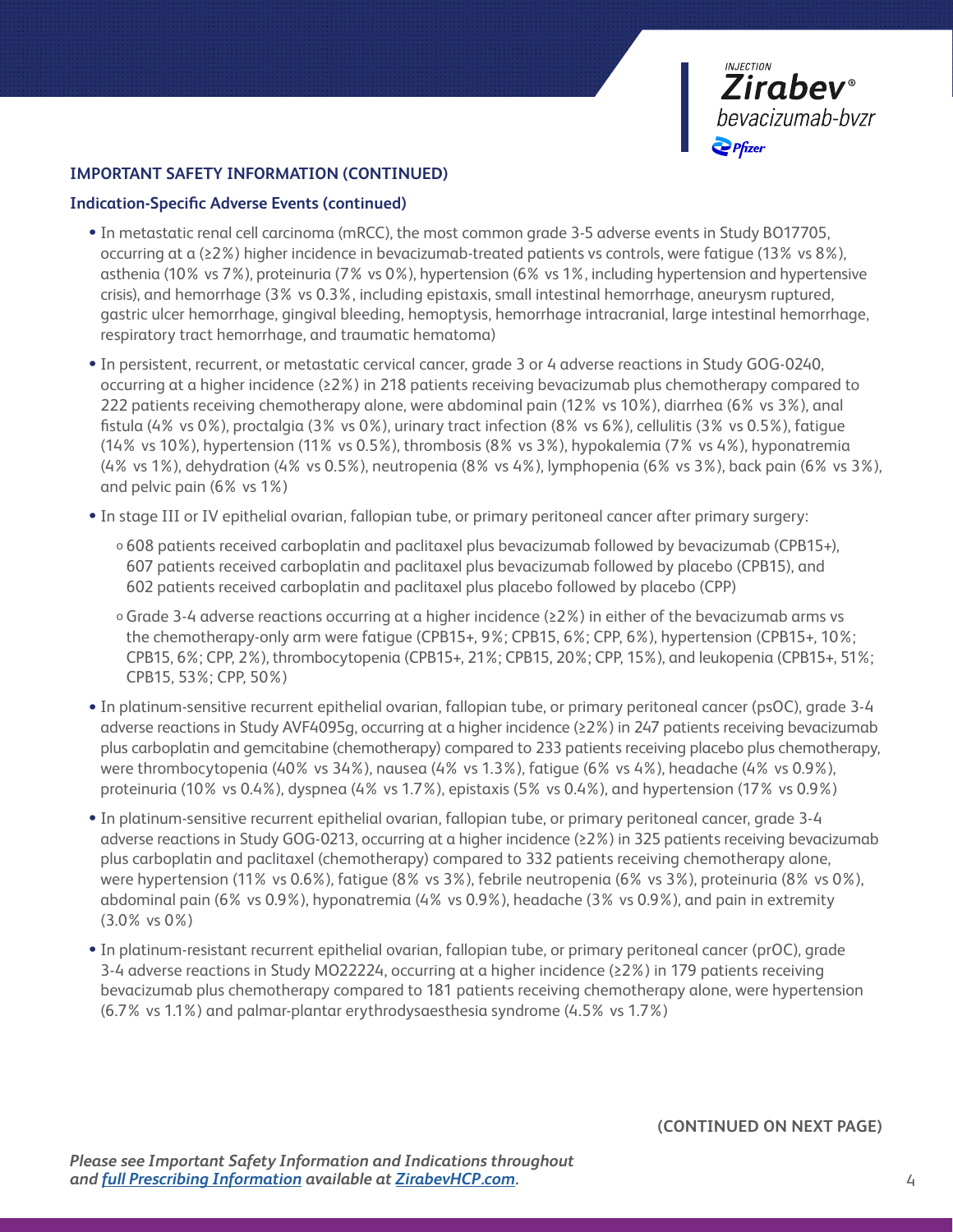

#### **INDICATIONS**

#### **Metastatic Colorectal Cancer**

ZIRABEV, in combination with intravenous fluorouracil-based chemotherapy, is indicated for the first- or second-line treatment of patients with metastatic colorectal cancer (mCRC).

ZIRABEV, in combination with fluoropyrimidine-irinotecan- or fluoropyrimidine-oxaliplatin-based chemotherapy, is indicated for the second-line treatment of patients with mCRC who have progressed on a first-line bevacizumab product-containing regimen.

Limitation of Use: ZIRABEV is not indicated for adjuvant treatment of colon cancer.

#### **First-Line Non-Squamous Non-Small Cell Lung Cancer**

ZIRABEV, in combination with carboplatin and paclitaxel, is indicated for the first-line treatment of patients with unresectable, locally advanced, recurrent or metastatic non-squamous non-small cell lung cancer (NSCLC).

#### **Recurrent Glioblastoma**

ZIRABEV is indicated for the treatment of recurrent glioblastoma (GBM) in adults.

#### **Metastatic Renal Cell Carcinoma**

ZIRABEV, in combination with interferon alfa, is indicated for the treatment of metastatic renal cell carcinoma (mRCC).

#### **Persistent, Recurrent, or Metastatic Cervical Cancer**

ZIRABEV, in combination with paclitaxel and cisplatin or paclitaxel and topotecan, is indicated for the treatment of patients with persistent, recurrent, or metastatic cervical cancer.

#### **Epithelial Ovarian, Fallopian Tube, or Primary Peritoneal Cancer**

ZIRABEV, in combination with carboplatin and paclitaxel, followed by ZIRABEV as a single agent, is indicated for the treatment of patients with stage III or IV epithelial ovarian, fallopian tube, or primary peritoneal cancer following initial surgical resection.

ZIRABEV, in combination with paclitaxel, pegylated liposomal doxorubicin, or topotecan, is indicated for the treatment of patients with platinum-resistant recurrent epithelial ovarian, fallopian tube, or primary peritoneal cancer who received no more than 2 prior chemotherapy regimens.

ZIRABEV, in combination with carboplatin and paclitaxel, or with carboplatin and gemcitabine, followed by ZIRABEV as a single agent, is indicated for the treatment of patients with platinum-sensitive recurrent epithelial ovarian, fallopian tube, or primary peritoneal cancer.

### *Making your patients' support needs a priority. Together.*

At Pfizer Oncology Together™, patient support is at the core of everything we do. We've gathered resources and developed tools to help patients and their loved ones throughout ZIRABEV treatment. From helping to identify financial assistance options to connecting patients to resources for emotional support, your patients' needs are our priority.



*Please see Important Safety Information and Indications throughout and [full Prescribing Information](http://labeling.pfizer.com/ShowLabeling.aspx?id=11860) available at [ZirabevHCP.com](https://www.pfizerpro.com/product/zirabev/hcp).*